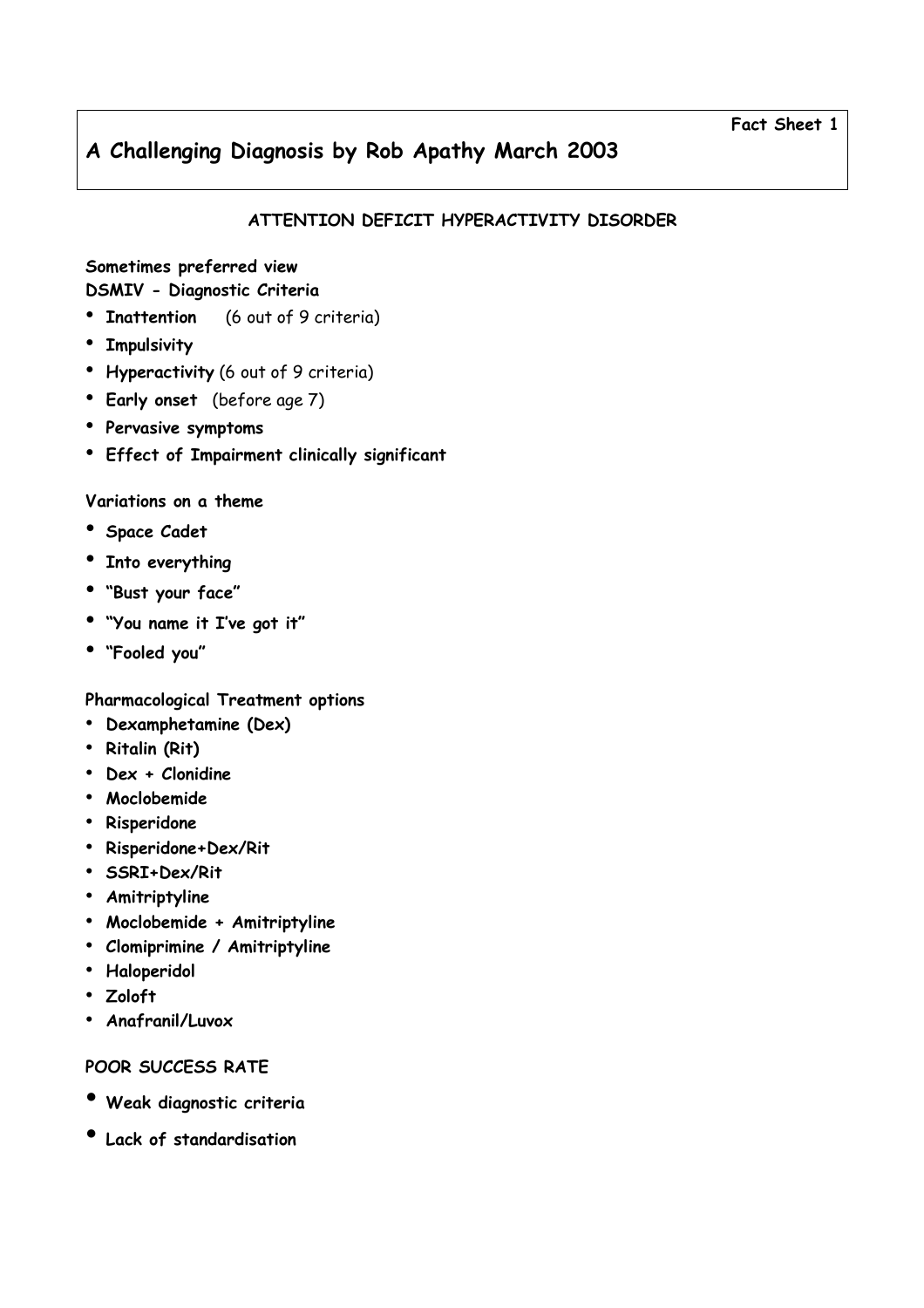- Reliance on medical solutions
- Lack of consensus
- Heterogeneous population

FUNDAMENTAL ISSUES

### Viewing attention deficit and hyperactivity as conditions rather than as symptoms

WALKER, S

The Hyperactivity Hoax

St Martins Press 1998

Hyperactivity may be associated with

- Tumour
- Lead
- Mercury
- Pesticides
- Diabetes
- Heart Disease
- Worms
- Viral Infections
- Bacterial infections
- Malnutrition
- Head Injury
- Allergies
- Caffeine
- Hyperthyroidism

Thorough differential diagnosis is cost prohibitive

### NEW DIRECTIONS

Genetic and environmental factors influencing the normal development of physiological and psychological Self Regulation. Sigmund Freud c 1914

"… All our provisional ideas in psychology will presumably some day be based on organic structure…"

### Fundamentals of brain development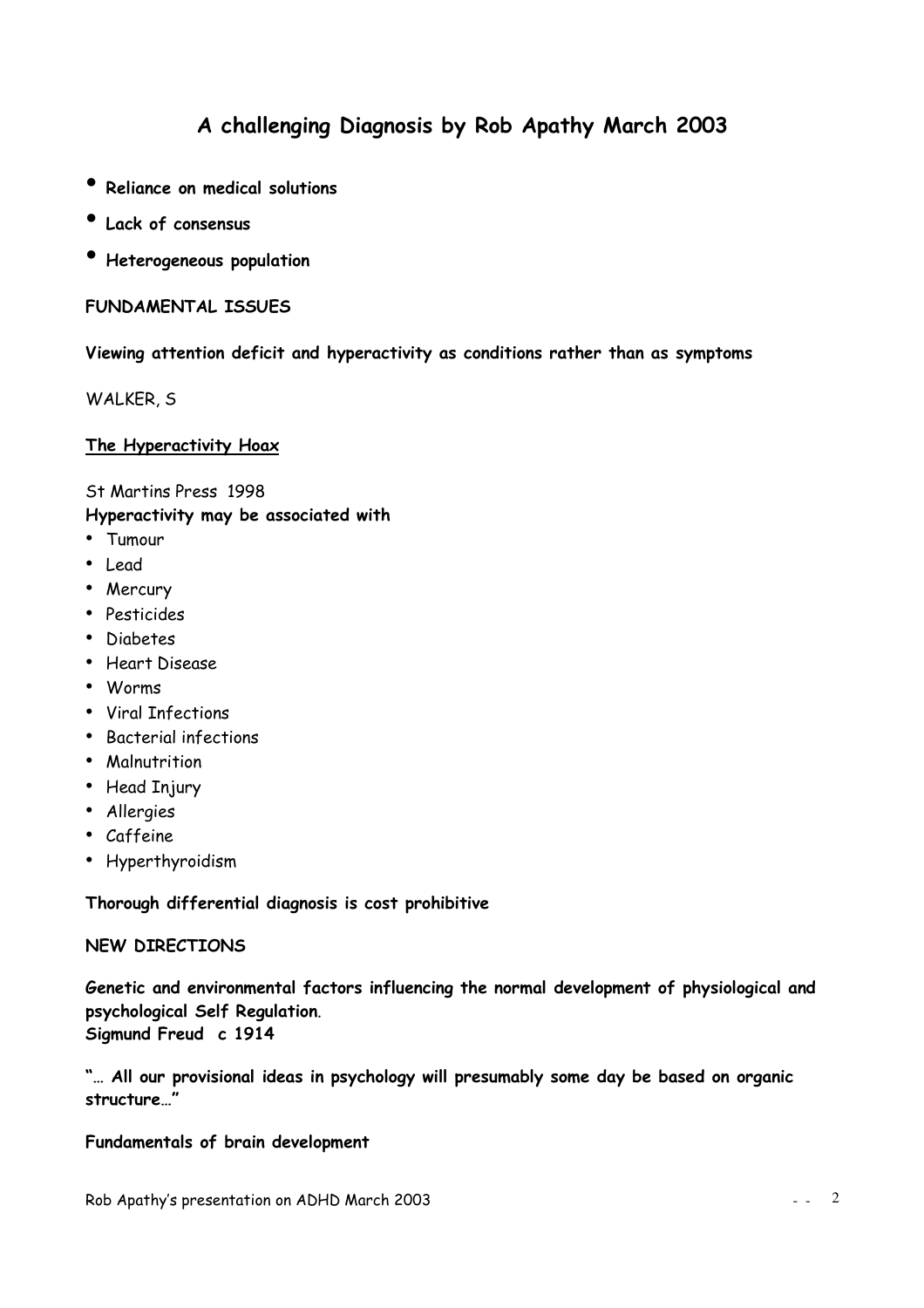- Growth of the brain occurs in critical periods and it is influenced by environmental factors
- The infant brain develops in stages and is hierarchically organised
- The genetic program is under the influence of the prenatal, perinatal and post natal environment
- Ultimate functions are determined by the ontogenic adaptation of structural elements

Major reference SCHORE, Allan, N

### Affect Regulation and the origin of the self The neurobiology of emotional development

Lawrence Erlbaum Associates 1994 Neuropsychological Toxicology

There is a consensus that there exists a syndrome characterised by subjective symptoms which is the result of permanent alteration of brain function due to neurotoxic exposure

BioPsychoSocial Model Critical Stages of early human development

- Conception
- Cell development
- Physical birth
- Recruiting Period
- Psychological birth
- Social birth

### Developmental Stages

- Differentiation
- Migration
- Synaptogenesis
- Consolidation
- Rationalisation/Cell death
- Blood Brain Barrier
- Myelination

### Toxic Agents during development

Rob Apathy's presentation on ADHD March 2003  $\frac{3}{2}$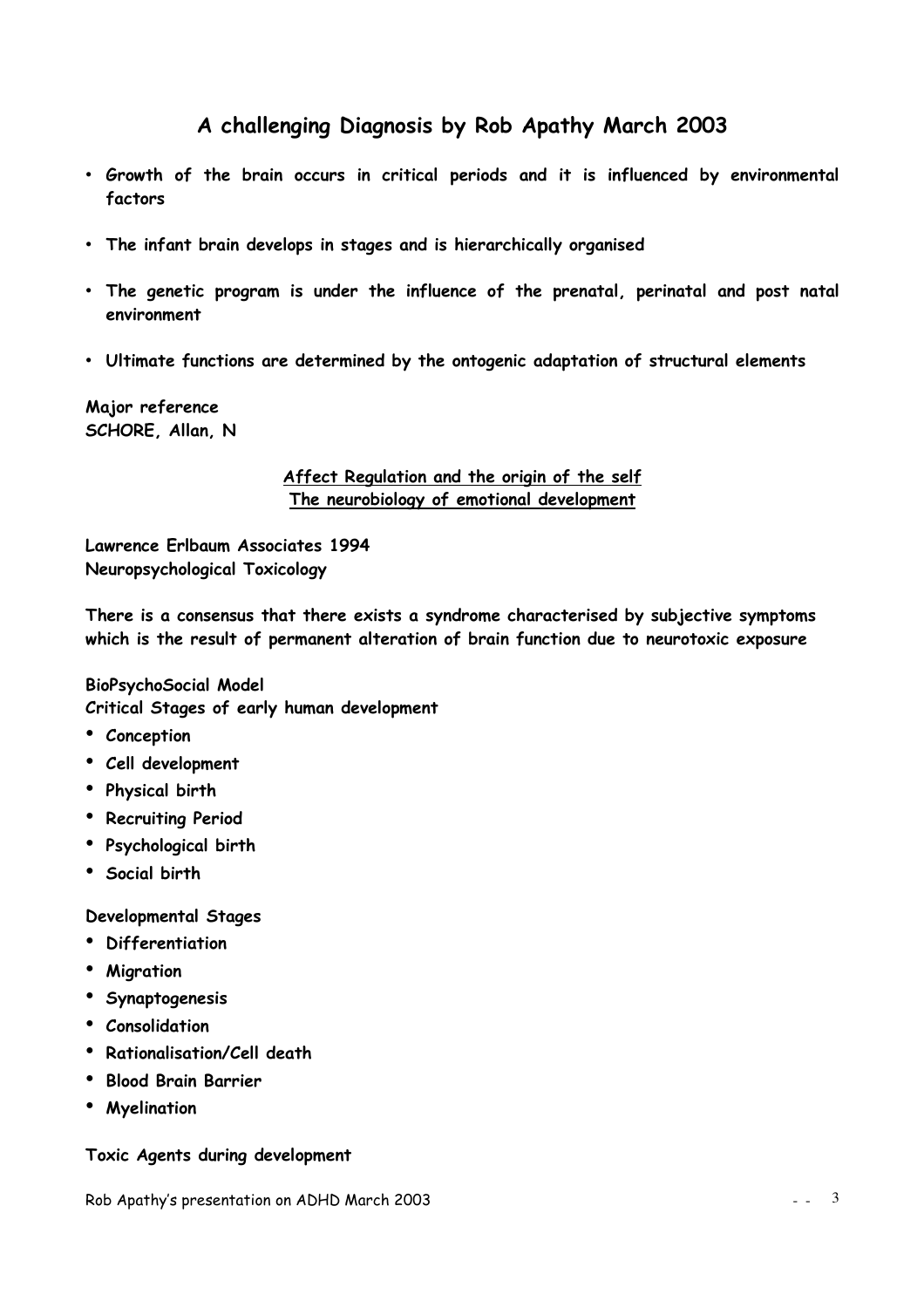- Undernutrition
- Thyroid hormone
- Ionisation
- Hexachlorophene
- Triethyltin
- Lead
- Polyhalogenated biphenyls
- Mercury
- Neural immune interactions

# Generalised Self Disregulation Syndrome

Neurobehavioural assessment

- Detailed structured Interview
- School reports
- Interview/observation
- Psychometrics
- PASAT
- TOVA
- qEEG

Neurobehavioural Assessment

- WAIS/WISC
- Kaufman Assessment Battery for Children
- Kaufman Adult Intelligence Scale
- Kaufman Test of Educational Achievement
- Stroop Test
- Copeland Questionnaire

### Test of Variables of Attention

- Omission
- Commission
- Response Time
- Response Time Variance

### Quantitative EEG

- Location
- Frequency
- Amplitude
- Distribution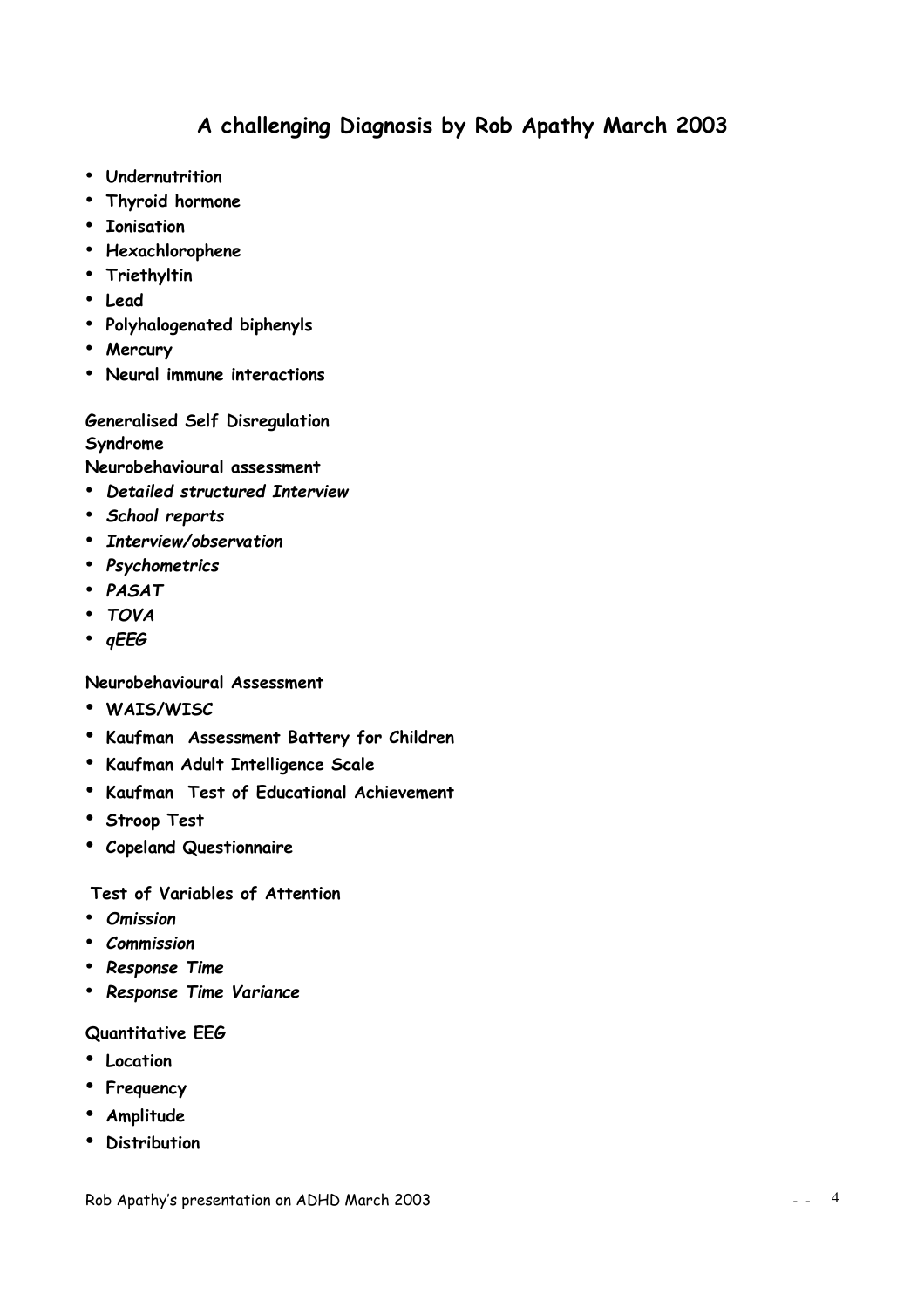- Synchronicity
- P300 response

### Tests of Reactivity

- Opening/closing eyes
- Hyperventilation
- Photic Stimulation
- Stroop Test
- Cognitive tests

## Quantitative EEG (QEEG)

The little end And the big End

### "Complementary medicine"

- Phenylalanine
- Taurine
- Docosahexaeonic Acid
- Phosphatidylserine
- Magnesioum
- Pycnogenol
- Centrophenoxine
- Diethylaminoethanol
- Dilantin
- Piracetam
- Pyritinol
- Valerian
- Buproprion
- Pemoline
- Choline
- Vitamin B1

### Complementary Treatment Options

- Tissue Analysis
- Vitamins
- Minerals
- Amino Acids
- Nutrition
- Biofeedback

## ALTERNATIVE VIEW OF ADHD